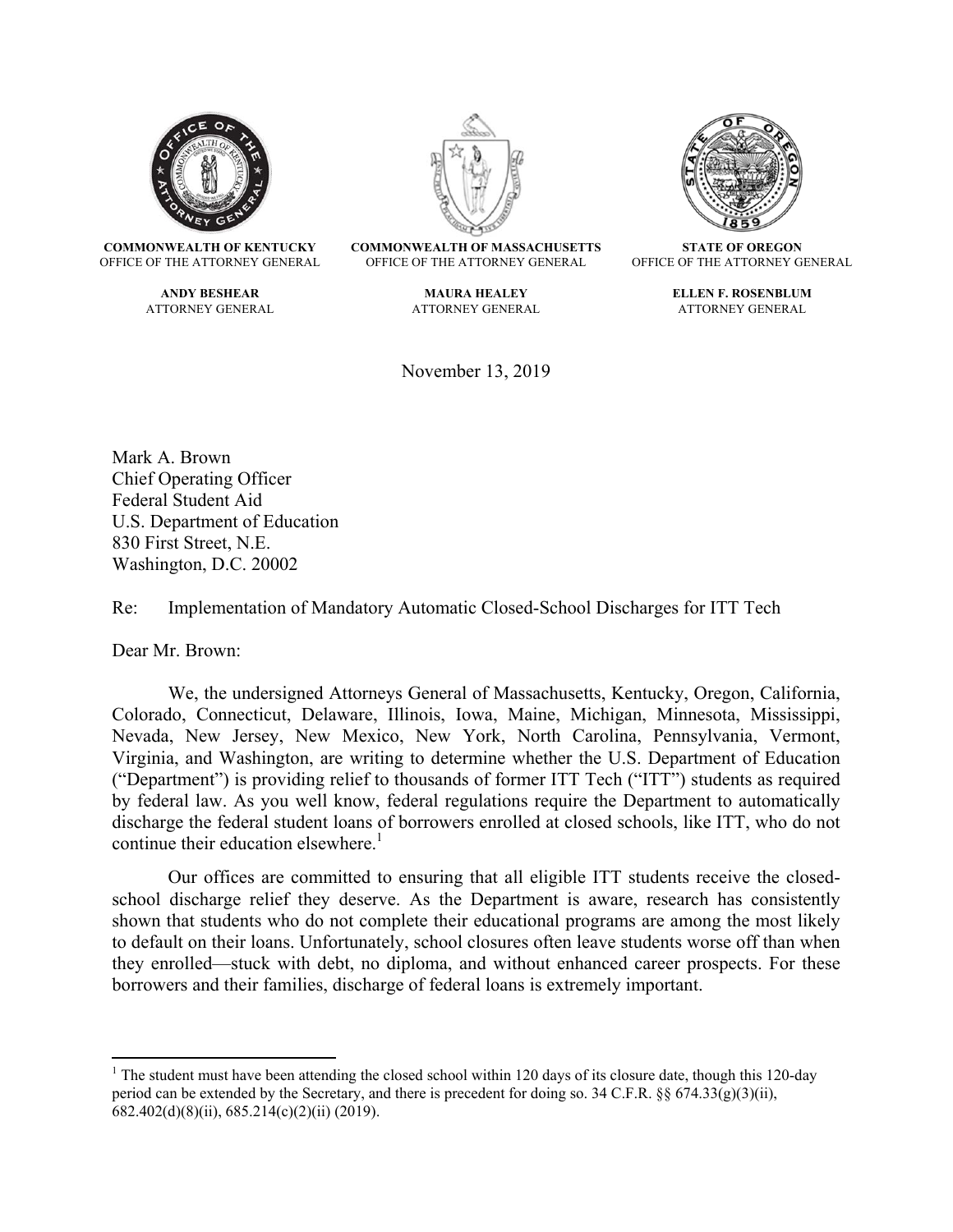Mark A. Brown Page 2 of 5 November 13, 2019

As of May 16, 2019, the Department estimated that over 52,000 former ITT students are eligible for nearly \$833 million in closed-school discharge relief,<sup>2</sup> yet only about one-third of these students had individually applied for and received a closed-school discharge.<sup>3</sup> As of September 3, 2019, three years after the abrupt closure of ITT, the Department is required to immediately and automatically issue a full loan discharge to every eligible former ITT student. U.S. Senator Richard Durbin recently announced that the Department is granting automatic closed-school discharges to over 7,000 former ITT student borrowers—amounting to nearly \$95 million in relief<sup>4</sup>—but states have been unable to confirm this borrower relief with the Department.

We ask that the Department clarify whether all eligible ITT students are now receiving the automatic discharges to which they are entitled. Further, we ask the Department to provide information sufficient to confirm that deserving ITT students have not been excluded from the automatic discharge program. To better assist former ITT students, we request responses to the following questions:

1. How many ITT borrowers has the Department identified as eligible for automatic closed-school discharge? Of these, how many are Parent PLUS loan borrowers?

2. How did the Department identify ITT borrowers as eligible for automatic closedschool discharge? Specifically, what loan disbursement and enrollment criteria did the Department use to identify eligible borrowers? $5$ 

3. Did the Department consider using an eligibility period beyond 120 days of ITT's closure, and if not, why not? We strongly urge the Department to extend the window for discharge eligibility to students who were attending ITT more than 120 days before its closure due to the deeply compromised nature of the school and its offerings in the months before its national collapse. Since at least August 2014, ITT faced increased regulatory scrutiny. In December 2015, the Department required a \$94 million letter of credit in exchange for continuing ITT's Title IV eligibility. On April 20, 2016, ITT's accreditor issued a show-cause directive. These circumstances and extensive corroborating accounts from former ITT students and employees confirm that on the brink of closure, ITT was focused on self-preservation and maintaining value for shareholders, rather than educating students.

<sup>2</sup> These students were identified by the Department based solely on enrollment dates. *See* Hon. Betsy DeVos QFR Responses to March 28, 2019 LHHS Hearing, Questions Submitted by Senator Patty Murray, Post-Publication QFR Responses for Senate Appropriations Committee, p. 1,

https://www.help.senate.gov/imo/media/doc/SenMurrayQFRresponses32819LHHShearing.pdf (last visited Nov. 7, 2019).

<sup>3</sup> *Id.*

<sup>4</sup> *Durbin Statement on Closed School Discharges for Former ITT Tech Students*, U.S. SEN. DICK DURBIN OF ILL., (Sep. 19, 2019), https://www.durbin.senate.gov/newsroom/press-releases/durbin-statement-on-closed-schooldischarges-for-former-itt-tech-students.<br><sup>5</sup> See Closed School Discharge Changes: Implementation of Automatic Closed School Discharge, FED. STUDENT

AID, (Dec. 13, 2018), https://ifap.ed.gov/eannouncements/121318ClosedSchoolDischargeChanges.html.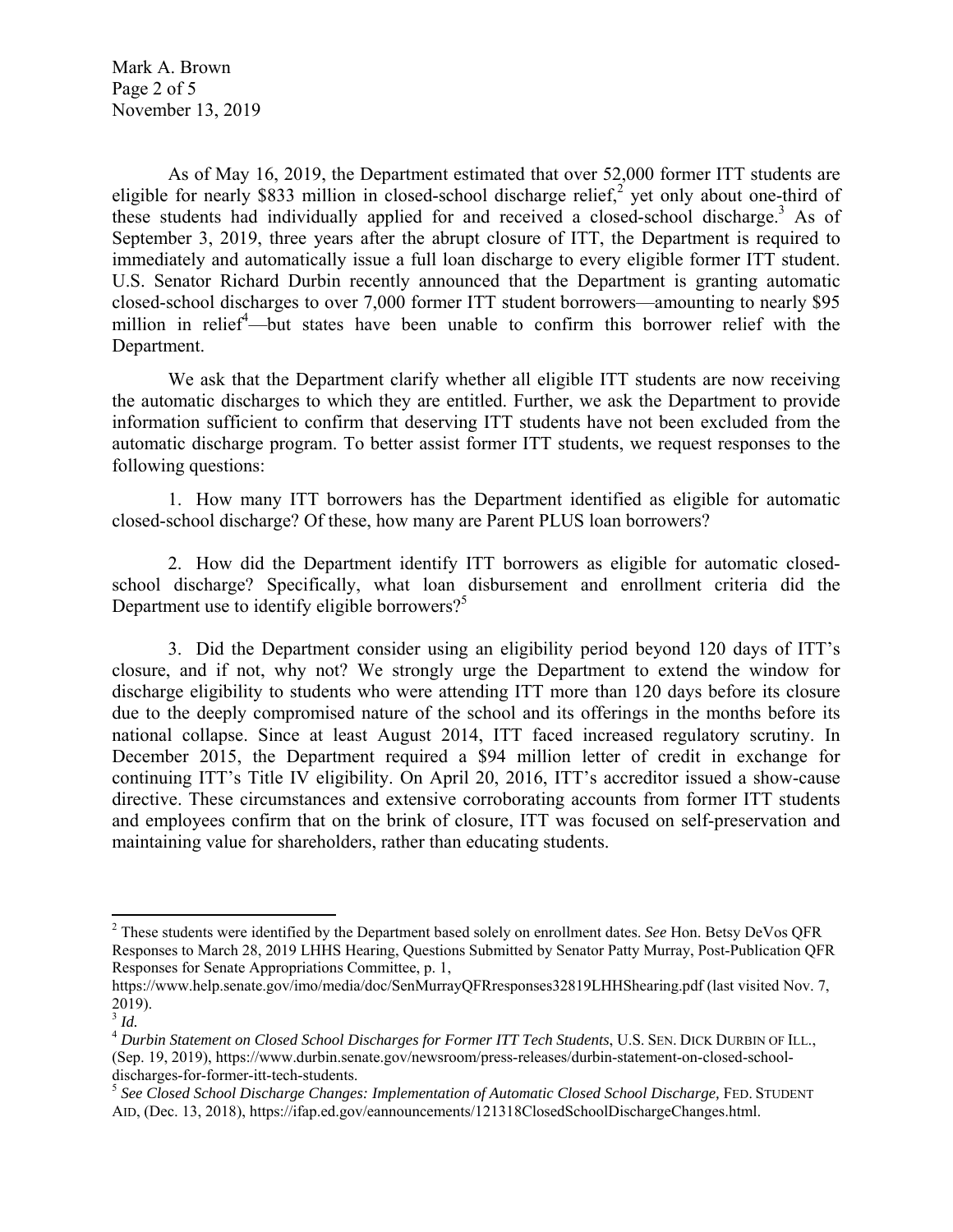4. Has the Department finished processing automatic closed-school discharges for all eligible ITT borrowers? If not, has the Department taken steps to ensure that no further collection activity occurs on these loans?

5. For ITT borrowers receiving automatic closed-school discharge, by state, how many individuals by states received discharges, and what is the sum of (a) principal discharged; (b) interest discharged; and (c) payments refunded?

6. How many former ITT borrowers have individually filed for, and been a) granted and b) denied closed-school discharges? For these borrowers, by state, what is the sum of (a) principal discharged; (b) interest discharged; and (c) payments refunded? For borrowers denied a discharge what is the sum of (a) principal; (b) interest; and (c) payments, not discharged or refunded?

7. For ITT borrowers who individually filed for and were denied closed-school discharge, (a) what were reasons cited for rejection and (b) how many rejections were later overturned by Federal Student Aid?

8. How many former ITT borrowers were determined ineligible for automatic closedschool discharges? For these borrowers, what notice will they receive? What process exists to allow borrowers to challenge an erroneous determination of ineligibility?

9. When should ITT borrowers expect to receive notice that their loans have been automatically discharged?

10. When ITT borrowers receive automatic closed-school discharges, are they always receiving discharge of *all* federal loans taken to attend ITT? If any eligible borrowers are being left with federal loans taken in connection with ITT, please explain the reason(s).

11. The Department previously failed to inform prior servicers when closed-school discharges were processed post-default, resulting in negative information from servicers remaining on borrowers' credit reports.<sup>6</sup> When will the Department instruct (a) prior servicers of defaulted loans and (b) credit reporting agencies to remove any information relating to discharged loans from the credit reports of ITT borrowers?

We appreciate your assistance and request responses to our questions within 30 days.

Sincerely,

<sup>&</sup>lt;sup>6</sup> See Timothy S. Hoitink, Massachusetts Assistant Attorney General, letter to Caroline Hong and Natasha Varnovitsky, Office of the General Counsel, U.S. Department of Education, November 9, 2017.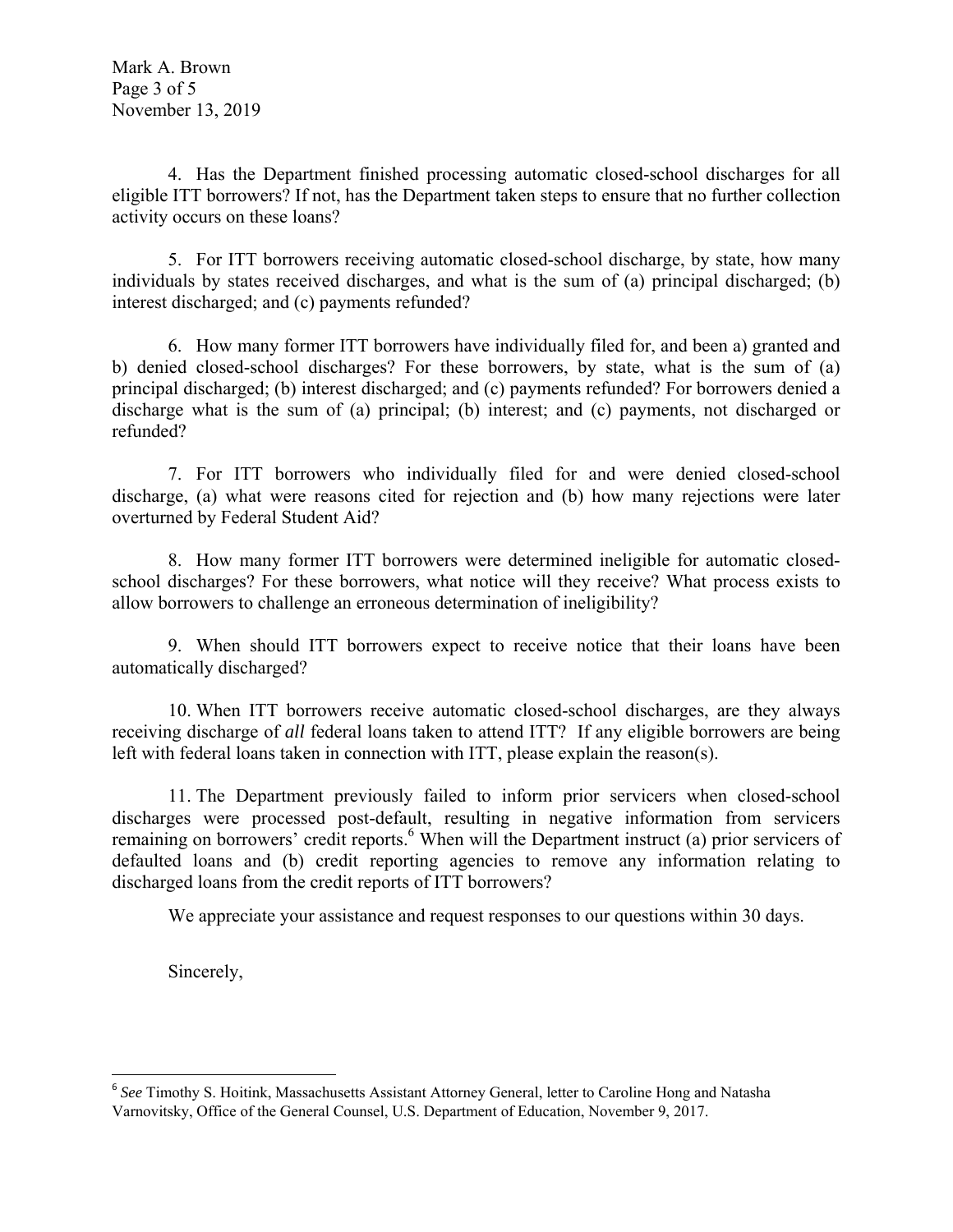Mark A. Brown Page 4 of 5 November 13, 2019

Maura Healey Massachusetts Attorney General

Andy /=

Andy Beshear Kentucky Attorney General

- Weiser Wilson

Phil Weiser Colorado Attorney General

athleen (Ammings

Kathleen Jennings Delaware Attorney General

Ton Miller

Tom Miller Iowa Attorney General

Jana Wessel

Dana Nessel Michigan Attorney General

Elen &. Ros

 Ellen F. Rosenblum Oregon Attorney General

 Xavier Becerra California Attorney General

 William Tong Connecticut Attorney General

 $Kel$ 

 Kwame Raoul Illinois Attorney General

anon M. Frey

 Aaron Frey Maine Attorney General

 Keith Ellison Minnesota Attorney General